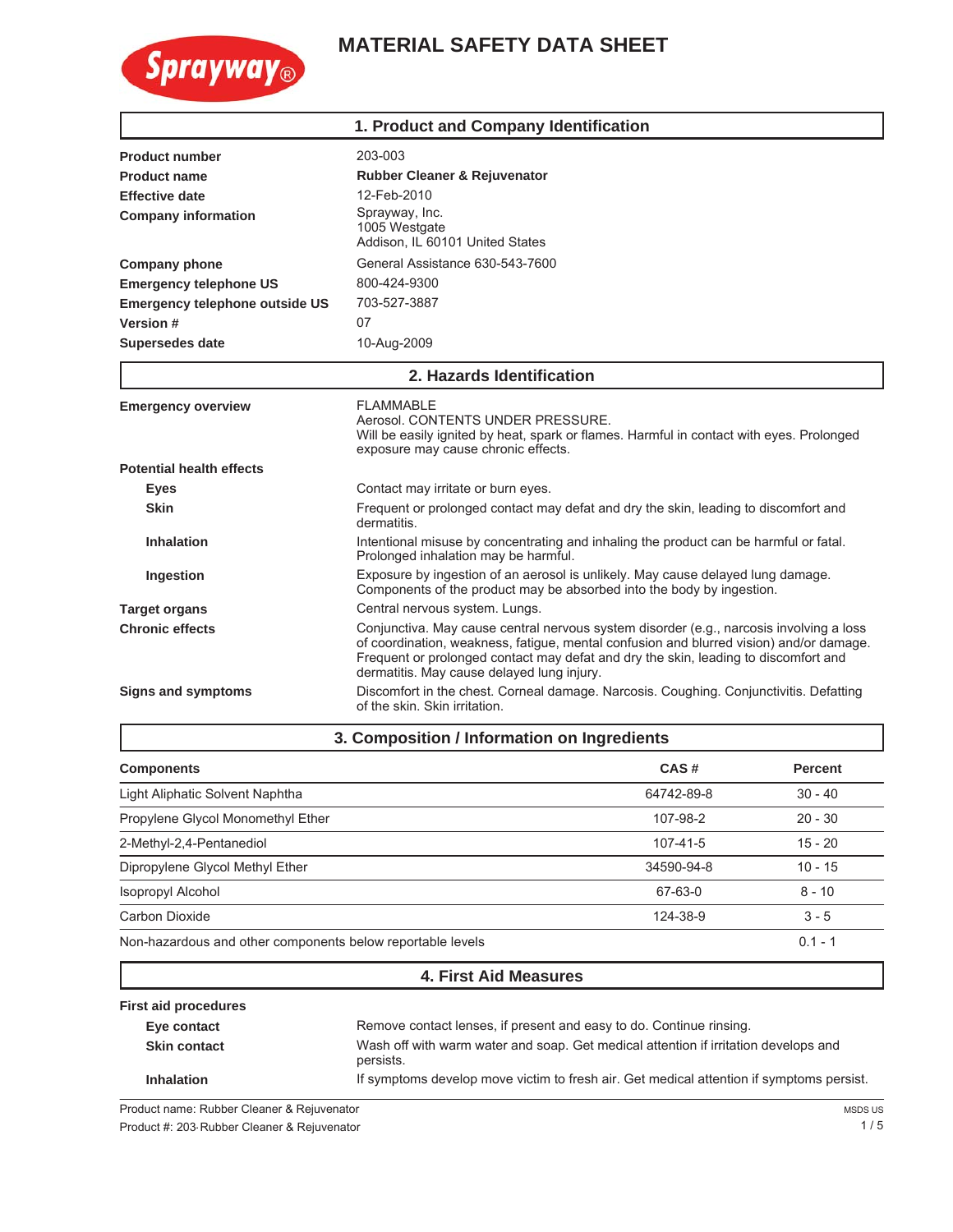**Ingestion** Rinse mouth thoroughly. Get medical attention immediately. Do not induce vomiting without medical advice. If vomiting occurs naturally, have victim lean forward to reduce risk of aspiration. Do not use mouth-to-mouth method if victim ingested the substance. Induce artificial respiration with the aid of a pocket mask equipped with a one-way valve or other proper respiratory medical device.

| 5. Fire Fighting Measures                                |                                                                                                                                                                                                                                                                                                                                                                                                                                                                                                                           |  |
|----------------------------------------------------------|---------------------------------------------------------------------------------------------------------------------------------------------------------------------------------------------------------------------------------------------------------------------------------------------------------------------------------------------------------------------------------------------------------------------------------------------------------------------------------------------------------------------------|--|
| <b>Flammable properties</b>                              | Heat may cause the containers to explode. Runoff to sewer may cause fire or explosion<br>hazard.                                                                                                                                                                                                                                                                                                                                                                                                                          |  |
| <b>Extinguishing media</b>                               |                                                                                                                                                                                                                                                                                                                                                                                                                                                                                                                           |  |
| Suitable extinguishing media                             | Water fog. Alcohol foam. Dry chemical. Polymer foam. Dry chemical powder. Carbon<br>dioxide (CO2). Do not use water.                                                                                                                                                                                                                                                                                                                                                                                                      |  |
| <b>Protection of firefighters</b>                        |                                                                                                                                                                                                                                                                                                                                                                                                                                                                                                                           |  |
| Protective equipment and<br>precautions for firefighters | In case of fire and/or explosion do not breathe fumes. Containers should be cooled with<br>water to prevent vapor pressure build up. Move containers from fire area if you can do so<br>without risk. For massive fire in cargo area, use unmanned hose holder or monitor<br>nozzles, if possible. If not, withdraw and let fire burn out.                                                                                                                                                                                |  |
|                                                          | <b>6. Accidental Release Measures</b>                                                                                                                                                                                                                                                                                                                                                                                                                                                                                     |  |
| <b>Methods for containment</b>                           | Stop leak if you can do so without risk. ELIMINATE all ignition sources (no smoking,<br>flares, sparks or flames in immediate area). Move the cylinder to a safe and open area if<br>the leak is irreparable. Stop the flow of material, if this is without risk. Prevent entry into<br>waterways, sewer, basements or confined areas.                                                                                                                                                                                    |  |
| Methods for cleaning up                                  | Use a non-combustible material like vermiculite, sand or earth to soak up the product<br>and place into a container for later disposal.                                                                                                                                                                                                                                                                                                                                                                                   |  |
|                                                          | Small Spills: Wipe up with absorbent material (e.g. cloth, fleece). Clean surface<br>thoroughly to remove residual contamination.                                                                                                                                                                                                                                                                                                                                                                                         |  |
|                                                          | 7. Handling and Storage                                                                                                                                                                                                                                                                                                                                                                                                                                                                                                   |  |
| Handling                                                 | Pressurized container: Do not pierce or burn, even after use. DO NOT handle, store or<br>open near an open flame, sources of heat or sources of ignition. Protect material from<br>direct sunlight. Use only in area provided with appropriate exhaust ventilation. Do not use<br>if spray button is missing or defective. Do not re-use empty containers. Avoid prolonged<br>exposure.                                                                                                                                   |  |
| <b>Storage</b>                                           | Contents under pressure. Do not puncture, incinerate or crush. The pressure in sealed<br>containers can increase under the influence of heat. Keep away from heat and sources<br>of ignition. Do not expose to heat or store at temperatures above 120°F/49°C as can may<br>burst. Avoid exposure to long periods of sunlight. Store in a well-ventilated place. Keep in<br>an area equipped with sprinklers. Keep out of the reach of children. Keep away from<br>food, drink and animal feedingstuffs. Level 3 Aerosol. |  |
|                                                          | 8. Exposure Controls / Personal Protection                                                                                                                                                                                                                                                                                                                                                                                                                                                                                |  |

#### **Exposure limits**

| <b>ACGIH</b>                         |                |                 |                 |                 |
|--------------------------------------|----------------|-----------------|-----------------|-----------------|
| <b>Components</b>                    | CAS#           | <b>TWA</b>      | <b>STEL</b>     | Ceiling         |
| Propylene Glycol<br>Monomethyl Ether | 107-98-2       | $100$ ppm       | $150$ ppm       | Not established |
| 2-Methyl-2,4-Pentanediol             | $107 - 41 - 5$ | Not established | Not established | 25 ppm          |
| Dipropylene Glycol Methyl<br>Ether   | 34590-94-8     | $100$ ppm       | $150$ ppm       | Not established |
| Isopropyl Alcohol                    | 67-63-0        | $200$ ppm       | $400$ ppm       | Not established |
| Carbon Dioxide                       | 124-38-9       | 5000 ppm        | 30000 ppm       | Not established |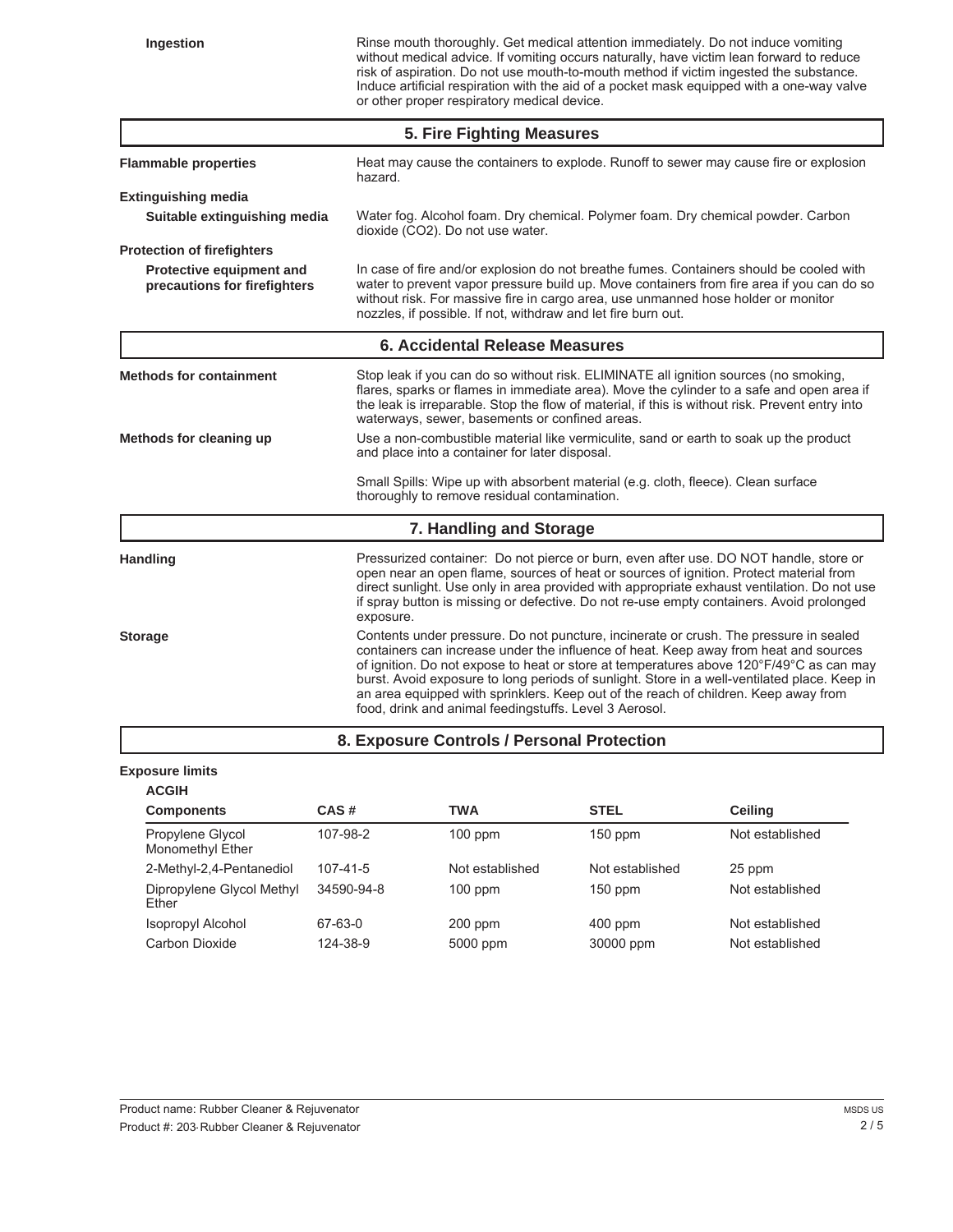| <b>OSHA</b>                                                             |                        |                                                                                                                                                    |                                                                                                                                                                                                                                                |                                                                                   |
|-------------------------------------------------------------------------|------------------------|----------------------------------------------------------------------------------------------------------------------------------------------------|------------------------------------------------------------------------------------------------------------------------------------------------------------------------------------------------------------------------------------------------|-----------------------------------------------------------------------------------|
| <b>Components</b>                                                       | CAS#                   | <b>TWA</b>                                                                                                                                         | <b>STEL</b>                                                                                                                                                                                                                                    | Ceiling                                                                           |
| Dipropylene Glycol Methyl<br>Ether                                      | 34590-94-8             | 100 ppm                                                                                                                                            | Not established                                                                                                                                                                                                                                | Not established                                                                   |
| <b>Isopropyl Alcohol</b>                                                | 67-63-0                | 400 ppm                                                                                                                                            | Not established                                                                                                                                                                                                                                | Not established                                                                   |
| Carbon Dioxide                                                          | 124-38-9               | 5000 ppm                                                                                                                                           | Not established                                                                                                                                                                                                                                | Not established                                                                   |
| Personal protective equipment                                           |                        |                                                                                                                                                    |                                                                                                                                                                                                                                                |                                                                                   |
| Eye / face protection                                                   |                        |                                                                                                                                                    | Do not get in eyes. Chemical goggles are recommended.                                                                                                                                                                                          |                                                                                   |
| <b>Skin protection</b>                                                  |                        |                                                                                                                                                    | Wear appropriate chemical resistant clothing. Chemical resistant gloves.                                                                                                                                                                       |                                                                                   |
| <b>Respiratory protection</b>                                           |                        |                                                                                                                                                    | When workers are facing concentrations above the exposure limit they must use<br>appropriate certified respirators. If permissible levels are exceeded use NIOSH<br>mechanical filter / organic vapor cartridge or an air-supplied respirator. |                                                                                   |
|                                                                         |                        | 9. Physical & Chemical Properties                                                                                                                  |                                                                                                                                                                                                                                                |                                                                                   |
| Appearance                                                              |                        | Compressed liquefied gas.                                                                                                                          |                                                                                                                                                                                                                                                |                                                                                   |
| <b>Boiling point</b>                                                    |                        | 267.8 °F (131.1 °C) estimated                                                                                                                      |                                                                                                                                                                                                                                                |                                                                                   |
| Color                                                                   | clear colorless        |                                                                                                                                                    |                                                                                                                                                                                                                                                |                                                                                   |
| <b>Flammability (HOC)</b>                                               |                        | 33.775 kJ/g estimated                                                                                                                              |                                                                                                                                                                                                                                                |                                                                                   |
| <b>Flash back</b>                                                       | Yes                    |                                                                                                                                                    |                                                                                                                                                                                                                                                |                                                                                   |
| <b>Flash point</b>                                                      |                        | 53 °F (11.7 °C) Concentrate                                                                                                                        |                                                                                                                                                                                                                                                |                                                                                   |
| Form                                                                    | Aerosol.               |                                                                                                                                                    |                                                                                                                                                                                                                                                |                                                                                   |
| Odor                                                                    | Characteristic.        |                                                                                                                                                    |                                                                                                                                                                                                                                                |                                                                                   |
| рH                                                                      | Not applicable         |                                                                                                                                                    |                                                                                                                                                                                                                                                |                                                                                   |
| <b>Physical state</b>                                                   | Liquid.                |                                                                                                                                                    |                                                                                                                                                                                                                                                |                                                                                   |
| <b>Pressure</b>                                                         |                        | 80 - 100 psig @ 70F                                                                                                                                |                                                                                                                                                                                                                                                |                                                                                   |
| <b>Solubility</b>                                                       | Partially              |                                                                                                                                                    |                                                                                                                                                                                                                                                |                                                                                   |
| <b>Specific gravity</b>                                                 | 0.84                   |                                                                                                                                                    |                                                                                                                                                                                                                                                |                                                                                   |
|                                                                         |                        |                                                                                                                                                    | 10. Chemical Stability & Reactivity Information                                                                                                                                                                                                |                                                                                   |
|                                                                         |                        |                                                                                                                                                    |                                                                                                                                                                                                                                                |                                                                                   |
| <b>Chemical stability</b>                                               |                        | Stable at normal conditions. Risk of ignition.                                                                                                     |                                                                                                                                                                                                                                                |                                                                                   |
| <b>Conditions to avoid</b>                                              |                        | Heat, flames and sparks.                                                                                                                           |                                                                                                                                                                                                                                                |                                                                                   |
| Incompatible materials                                                  |                        | Isocyanates. Strong oxidizing agents.                                                                                                              |                                                                                                                                                                                                                                                |                                                                                   |
| Hazardous decomposition products                                        |                        | May include oxides of nitrogen.                                                                                                                    |                                                                                                                                                                                                                                                |                                                                                   |
|                                                                         |                        | 11. Toxicological Information                                                                                                                      |                                                                                                                                                                                                                                                |                                                                                   |
| <b>Acute effects</b>                                                    |                        | Acute LD50: 6060 mg/kg estimated, Rat, Dermal<br>Acute LC50: 198 mg/l/4h estimated, Rat, Inhalation                                                |                                                                                                                                                                                                                                                |                                                                                   |
| <b>Component analysis - LD50</b>                                        |                        |                                                                                                                                                    |                                                                                                                                                                                                                                                |                                                                                   |
| <b>Toxicology Data - Selected LD50s and LC50s</b>                       |                        |                                                                                                                                                    |                                                                                                                                                                                                                                                |                                                                                   |
| 2-Methyl-2,4-Pentanediol                                                | 107-41-5               |                                                                                                                                                    | Inhalation LC50 Rat >310 mg/m3 1 h; Oral LD50 Rat 3692 mg/kg; Dermal LD50                                                                                                                                                                      |                                                                                   |
| Dipropylene Glycol Methyl Ether<br><b>Isopropyl Alcohol</b>             | 34590-94-8<br>67-63-0  | Rabbit 8560 µL/kg                                                                                                                                  | Oral LD50 Rat 5230 mg/kg; Dermal LD50 Rabbit 9500 mg/kg<br>Inhalation LC50 Rat 72.6 mg/L 4 h; Oral LD50 Rat 4396 mg/kg; Dermal LD50 Rat                                                                                                        |                                                                                   |
| Light Aliphatic Solvent Naphtha<br>Propylene Glycol Monomethyl<br>Ether | 64742-89-8<br>107-98-2 |                                                                                                                                                    | 12800 mg/kg; Dermal LD50 Rabbit 12870 mg/kg<br>Oral LD50 Mouse 5000 mg/kg; Dermal LD50 Rabbit 3000 mg/kg<br>5200 mg/kg; Dermal LD50 Rabbit 13000 mg/kg                                                                                         | Inhalation LC50 Rat 54.6 mg/L 4 h; Inhalation LC50 Rat >24 mg/L 1 h; Oral LD50 Ra |
| <b>Sensitization</b>                                                    |                        | Not expected to be hazardous by OSHA criteria.                                                                                                     |                                                                                                                                                                                                                                                |                                                                                   |
| <b>Teratogenicity</b>                                                   |                        | Not expected to be hazardous by OSHA criteria.                                                                                                     |                                                                                                                                                                                                                                                |                                                                                   |
|                                                                         |                        | 12. Ecological Information                                                                                                                         |                                                                                                                                                                                                                                                |                                                                                   |
| <b>Ecotoxicity</b>                                                      | concerns.              | LC50 21647 mg/L estimated, Fish, 96.00 Hours,<br>EC50 15252 mg/L estimated, Daphnia, 48.00 Hours,<br>IC50 5751 mg/L estimated, Algae, 72.00 Hours, | Components of this product have been identified as having potential environmental                                                                                                                                                              |                                                                                   |

Product name: Rubber Cleaner & Rejuvenator

Product #: 203-Rubber Cleaner & Rejuvenator 3 / 5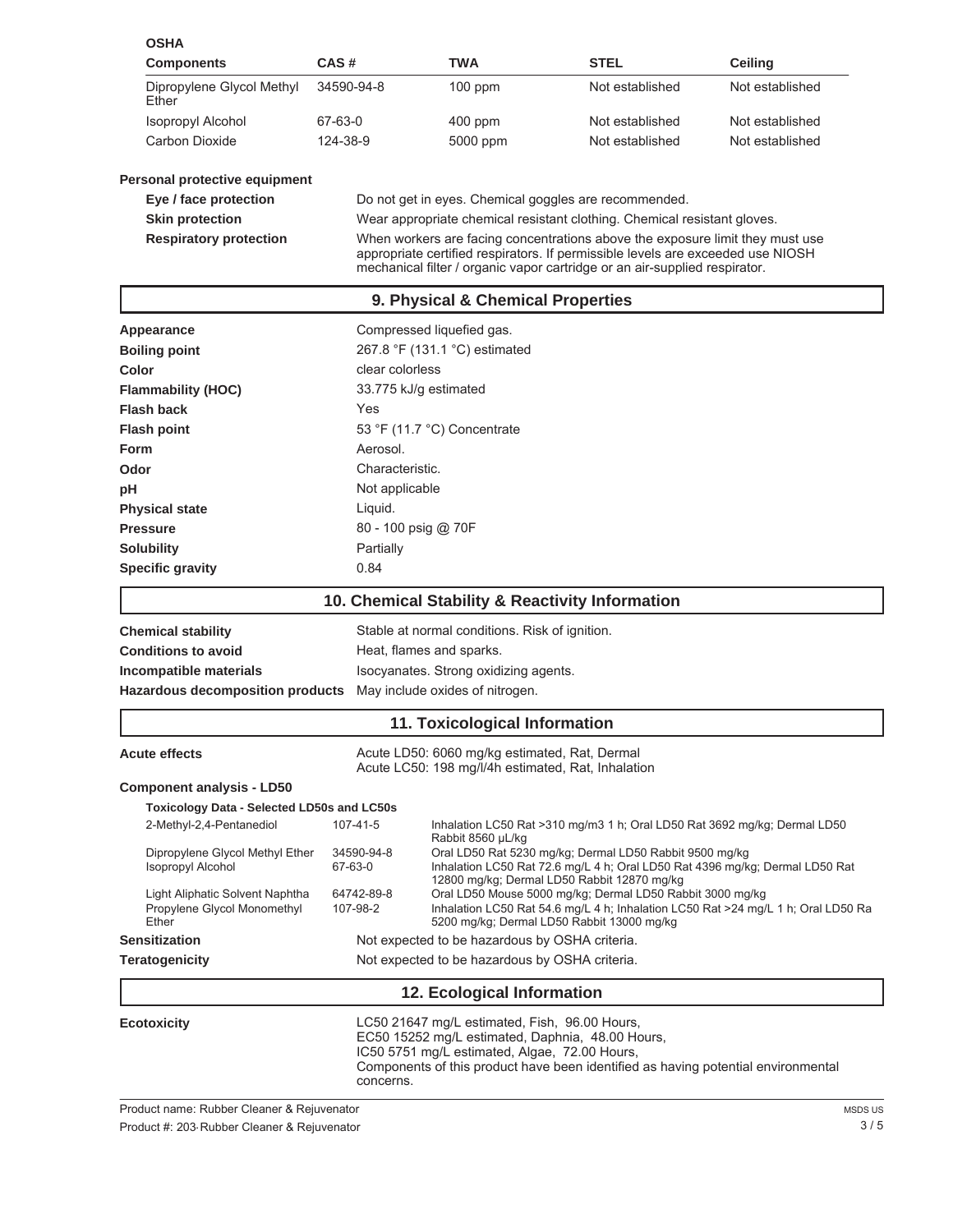### **13. Disposal Considerations**

**Disposal instructions** Contents under pressure. Do not puncture, incinerate or crush. This product, in its present state, when discarded or disposed of, is not a hazardous waste according to Federal regulations (40 CFR 261.4 (b)(4)). Under RCRA, it is the responsibility of the user of the product to determine, at the time of disposal, whether the product meets RCRA criteria for hazardous waste. Dispose in accordance with all applicable regulations.

| Consumer commodity                                                                                                                                                                                                                      |                                                                                    |
|-----------------------------------------------------------------------------------------------------------------------------------------------------------------------------------------------------------------------------------------|------------------------------------------------------------------------------------|
| ORM-D                                                                                                                                                                                                                                   |                                                                                    |
| None                                                                                                                                                                                                                                    |                                                                                    |
|                                                                                                                                                                                                                                         |                                                                                    |
| 156, 306                                                                                                                                                                                                                                |                                                                                    |
| 156, 306                                                                                                                                                                                                                                |                                                                                    |
| None                                                                                                                                                                                                                                    |                                                                                    |
|                                                                                                                                                                                                                                         |                                                                                    |
|                                                                                                                                                                                                                                         |                                                                                    |
| <b>AEROSOLS</b>                                                                                                                                                                                                                         |                                                                                    |
| 2.1                                                                                                                                                                                                                                     |                                                                                    |
| 1950                                                                                                                                                                                                                                    |                                                                                    |
|                                                                                                                                                                                                                                         |                                                                                    |
| LTD QTY                                                                                                                                                                                                                                 |                                                                                    |
| 5F                                                                                                                                                                                                                                      |                                                                                    |
| None                                                                                                                                                                                                                                    |                                                                                    |
| 2                                                                                                                                                                                                                                       |                                                                                    |
|                                                                                                                                                                                                                                         |                                                                                    |
|                                                                                                                                                                                                                                         |                                                                                    |
| Aerosols, flammable                                                                                                                                                                                                                     |                                                                                    |
| 2.1                                                                                                                                                                                                                                     |                                                                                    |
| 1950                                                                                                                                                                                                                                    |                                                                                    |
|                                                                                                                                                                                                                                         |                                                                                    |
| LTD QTY                                                                                                                                                                                                                                 |                                                                                    |
| 2.1                                                                                                                                                                                                                                     |                                                                                    |
|                                                                                                                                                                                                                                         |                                                                                    |
| 15. Regulatory Information                                                                                                                                                                                                              |                                                                                    |
| OSHA Process Safety Standard: This material is not known to be hazardous by the<br>OSHA Highly Hazardous Process Safety Standard, 29 CFR 1910.119.<br>Standard, 29 CFR 1910.1200.<br>CERCLA/SARA Hazardous Substances - Not applicable. | This product is a "Hazardous Chemical" as defined by the OSHA Hazard Communication |
|                                                                                                                                                                                                                                         | <b>Department of Transportation (DOT) Requirements</b>                             |

| Dipropylene Glycol Methyl Ether                             | 34590-94-8 | 1.0 % de minimis concentration (applies to R-(OCH2CH2)n-OR', where n = 1.2, or 3,<br>R=alkyl C7 or less, or R = phenyl or alkyl substituted phenyl, $R' = H$ or alkyl C7 or<br>less, or OR' consisting of carboxylic acid ester, sulfate, phosphate, nitrate, or<br>sulfonate, Chemical Category N230) |
|-------------------------------------------------------------|------------|--------------------------------------------------------------------------------------------------------------------------------------------------------------------------------------------------------------------------------------------------------------------------------------------------------|
| <b>Isopropyl Alcohol</b>                                    | 67-63-0    | 1.0 % de minimis concentration (only if manufactured by the strong acid process, no<br>supplier notification)                                                                                                                                                                                          |
| <b>Occupational Safety and Health Administration (OSHA)</b> |            |                                                                                                                                                                                                                                                                                                        |

**29 CFR 1910.1200 hazardous chemical** Yes

**CERCLA (Superfund) reportable quantity**

None

Product name: Rubber Cleaner & Rejuvenator

Product #: 203- Rubber Cleaner & Rejuvenator 4 / 5